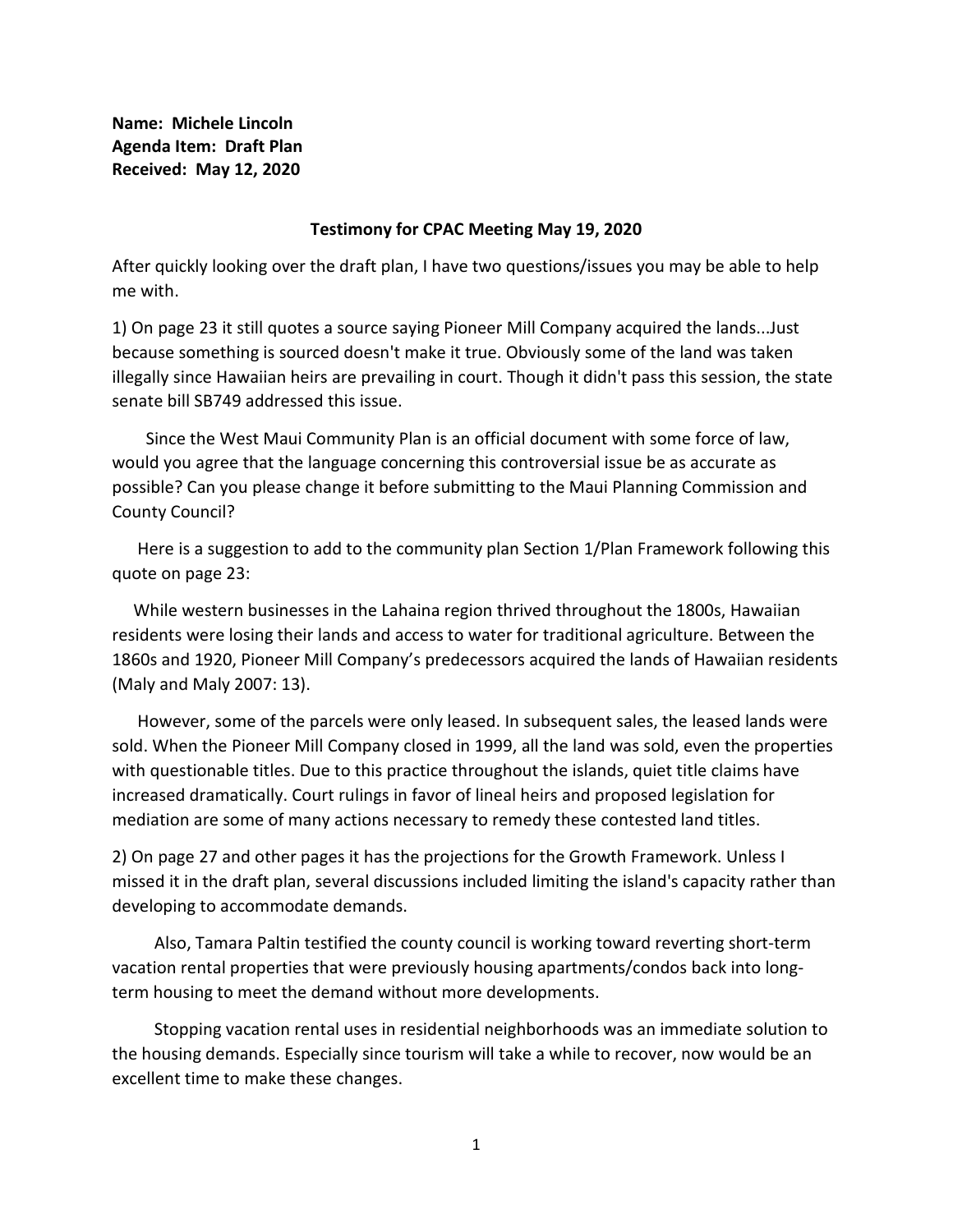I read the draft really fast so this information may already be in there. If not, can this information be added before sending to the next councils and commissions for approval? The growing population, adequate services, and where will new residents live in the community plan is from government generated resources. The CPAC had other options, which are appropriate to put in the West Maui Community Plan. Here are some suggestions to include on page 27:

## A Growing Population

 The West Maui statistics of growing population, adequate services, and where new residents will live is from government generated resources. The West Maui Community Plan recognizes these issues by considering alternatives.

The population of West Maui increased from just over 22,000 in 2010 to nearly 25,000 in 2017.

Population growth during this period occurred at a faster rate in West Maui than the rest of Maui County and the state (ESRI, 2017). From 2004 to 2016, 59 percent of Maui County's population growth came from natural increase (local births minus deaths), 35 percent from international migration, and six percent from domestic migration (DBEDT, 2017). West Maui is also a popular visitor destination and one of the largest employment centers in Maui, drawing an estimated average daytime population of 63,706 persons. This includes about 10,287 residents who remain in West Maui during the day, 19,868 workers from West Maui and elsewhere who commute to West Maui, and 33,551 visitors (ESRI, 2017) (DBEDT, 2017).

## How will West Maui ensure adequate services?

The increased number of people living, working, and spending time in West Maui is putting a strain on housing, roads, transit, infrastructure, and other resources. With the population of West Maui projected to grow to 33,754 by 2040, demand for housing, water, and other infrastructure will continue to grow. Planning to ensure sufficient water, wastewater, and other services for existing and new development will be challenging for the County and other service providers.

 Considering the limited resources of an island, growth will be determined by capacity availability. Additional roads, housing, water and wastewater infrastructure will be limited to ensure quality of life for residents, environmental protections, and cultural preservation.

## Where will new residents live?

By 2040 it is estimated that West Maui will need a total of 13,358 housing units to accommodate resident demand (County of Maui, Land Use Forecast, 2014). This would require building an additional 5,288 new homes, or about 251 (330 including non-resident demand) housing units per year from 2019 to 2040. For the period 2008 to 2017, development of new homes in West Maui did not keep pace with demand.